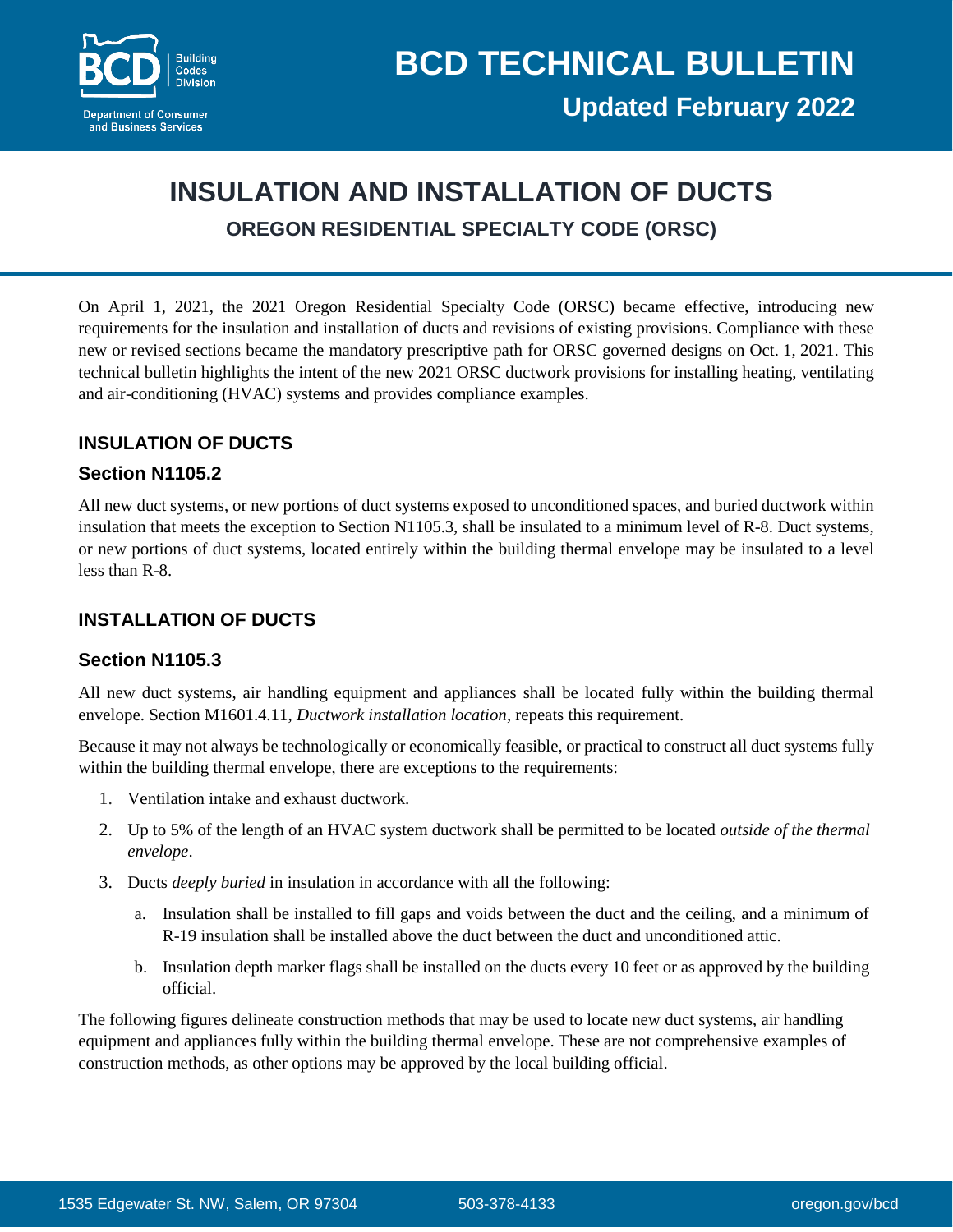# **LOCATING AIR HANDLING EQUIPMENT WITHIN THE THERMAL ENVELOPE**

The air handler must be installed inside conditioned space, with exceptions. This practice typically requires constructing a mechanical closet below the ceiling or floor plane (Figure 1). An access door to shall be provided for maintenance purposes. If located in crawl space or garage, the closet and door must conform with Section N1104 (Figure 2). Ducts shall comply with Section N1105.2.

Figure 1: Air handler in conditioned space

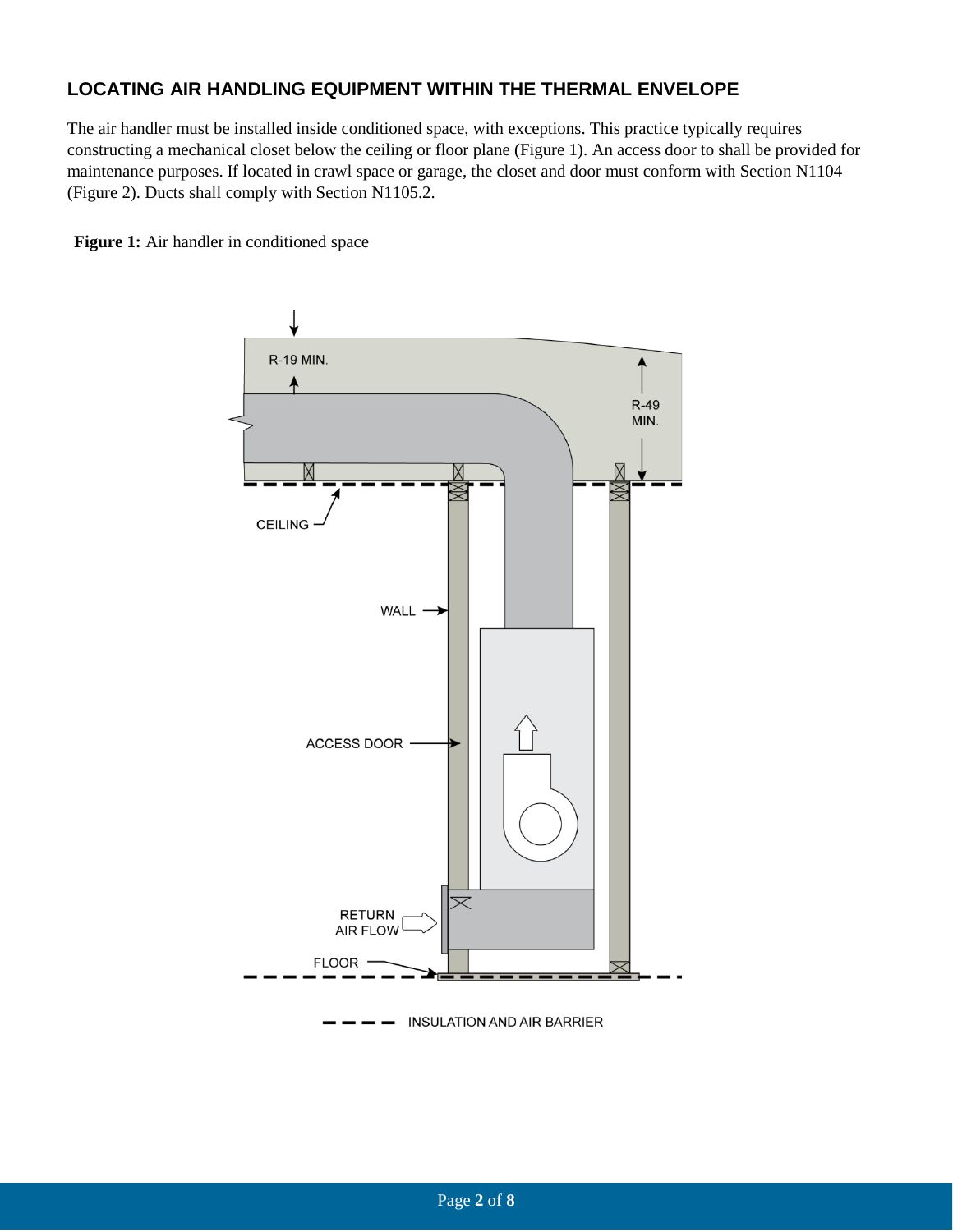**Figure 2:** Air handler in crawl space or garage

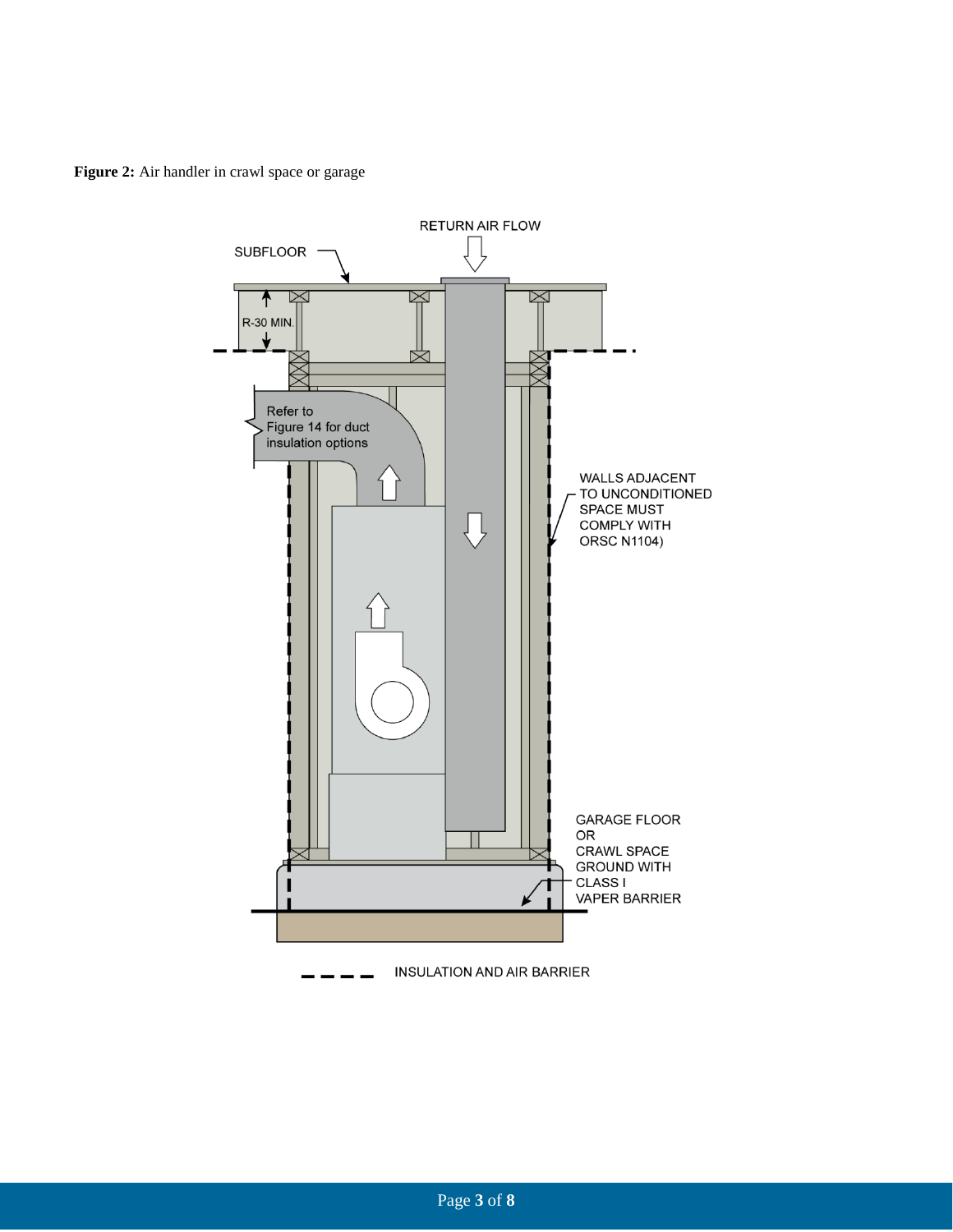### **AIR HANDLING EQUIPMENT EXCEPTIONS**

Up to 5% of the length of an *HVAC system* shall be permitted to be located outside of the *thermal envelope*. The *HVAC system* includes the equipment, distribution network and terminals that provide either collectively or individually the processes of heating, ventilating and/or air-conditioning processes to a building. Ducts shall comply with Section N1105.2.



**Figure 3:** Air handler in attic, with 5% allowance. The unit shall not be buried in insulation to ensure access for maintenance and proper function of the equipment.

**Figure 4:** Air handler in handler in crawl space, with 5% allowance. Access for maintenance and proper function of the equipment shall be available.

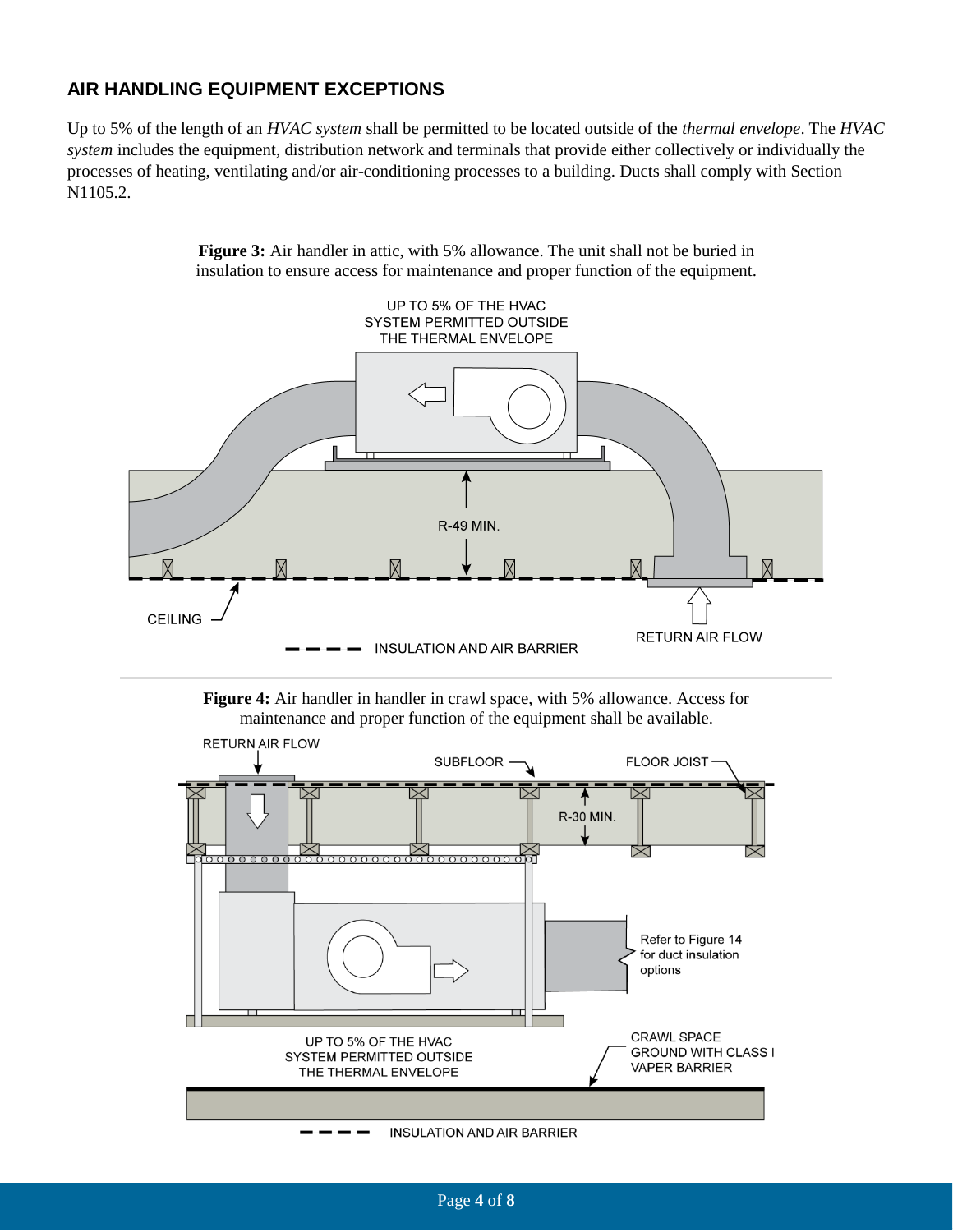# **LOCATING DUCTS WITHIN THE THERMAL ENVELOPE**



DUCTS IN DROPPED CEILING



**INVERTED SOFFIT OR MODIFIED TRUSS** 



DUCTS IN UNVENTED ATTIC



DUCTS BETWEEN FLOORS



**Figure 5: Ducts in a dropped ceiling**

**Application:** This approach is appropriate for single-story homes with 9- or 10-foot plate heights. It is also useful in two-story designs and for branch ducts in a house that may use a different approach.

**Description:** The key element of this approach is to run ductwork in soffits or bulkheads built within the thermal envelope. These building cavities, and the ducts, are now surrounded by the building air barrier and full insulation. One good location for a dropped ceiling is a central hall adjacent to several bedrooms. The space above the ceiling allows easy access to each of the bedrooms.

#### **Figure 6: Inverted soffit or modified truss**

**Application:** This approach is appropriate for single-story homes with plate heights as low as  $7\frac{1}{2}$  feet. It is also useful for branch ducts in a house.

**Description:** Duct chases are created by extending the thermal envelope into the attic. These extensions are surrounded by the building air barrier and insulation. An inverted soffit would typically be located near the center line of the long axis of the floor plan because it would serve as the main supply trunk. An inverted soffit is invisible from the living space and adequate design flexibility, especially when parallel to the trusses.

#### **Figure 7: Ducts in an unvented attic (ORSC R8056.5)**

**Application:** This approach is most useful in single-story homes because it allows easy access to every room. It could also be used for the upper story in multi-story homes.

**Description:** By locating the thermal boundary at the roof plane instead of the ceiling, a large area of useful space is created in the attic. Insulation, air barrier and vapor retarder are all attached to roof framing. One way to create a conditioned attic is with spray foam applied to the underside of the roof sheathing. It's possible to accomplish the same thing with blown-in insulation although additional framing would be required to hold full insulation depth.

#### **Figure 8: Ducts between floors**

**Application:** This approach works only with two-story homes

**Description:** To some extent the space between floors may already used to run ducts, pipes, and wires. While ducts easily run between floor joists, it can be very difficult to run ducts across joists. Use of open web floor trusses can allow unrestricted access to rooms on the upper and lower floors.

#### **Figure 9: Insulated attic space**

**Application:** This approach is useful for single-story homes and the upper level of two-story homes. It may also be used for locating the HVAC equipment within the thermal envelope while the ducts are buried in a vented attic.

**Description:** Similar to an inverted truss, an insulated attic space approach extends the conditioned space into the attic creating a small 'room.' The purpose is to house the HVAC system and all (or most) of the ducts. In this case, the space may be large enough to locate the furnace and other equipment. In designs with a steeply pitched roof, a space below the roof may be carved out for storage and other purposes. Because this space is conditioned it shall have a complete and continuous thermal barrier in the walls and ceiling.

**THE INSULATION AND AIR BARRIER** 

Application and descriptions above taken from the Ducts Inside Training Manual at [ductsinside.org.](https://www.ductsinside.org/)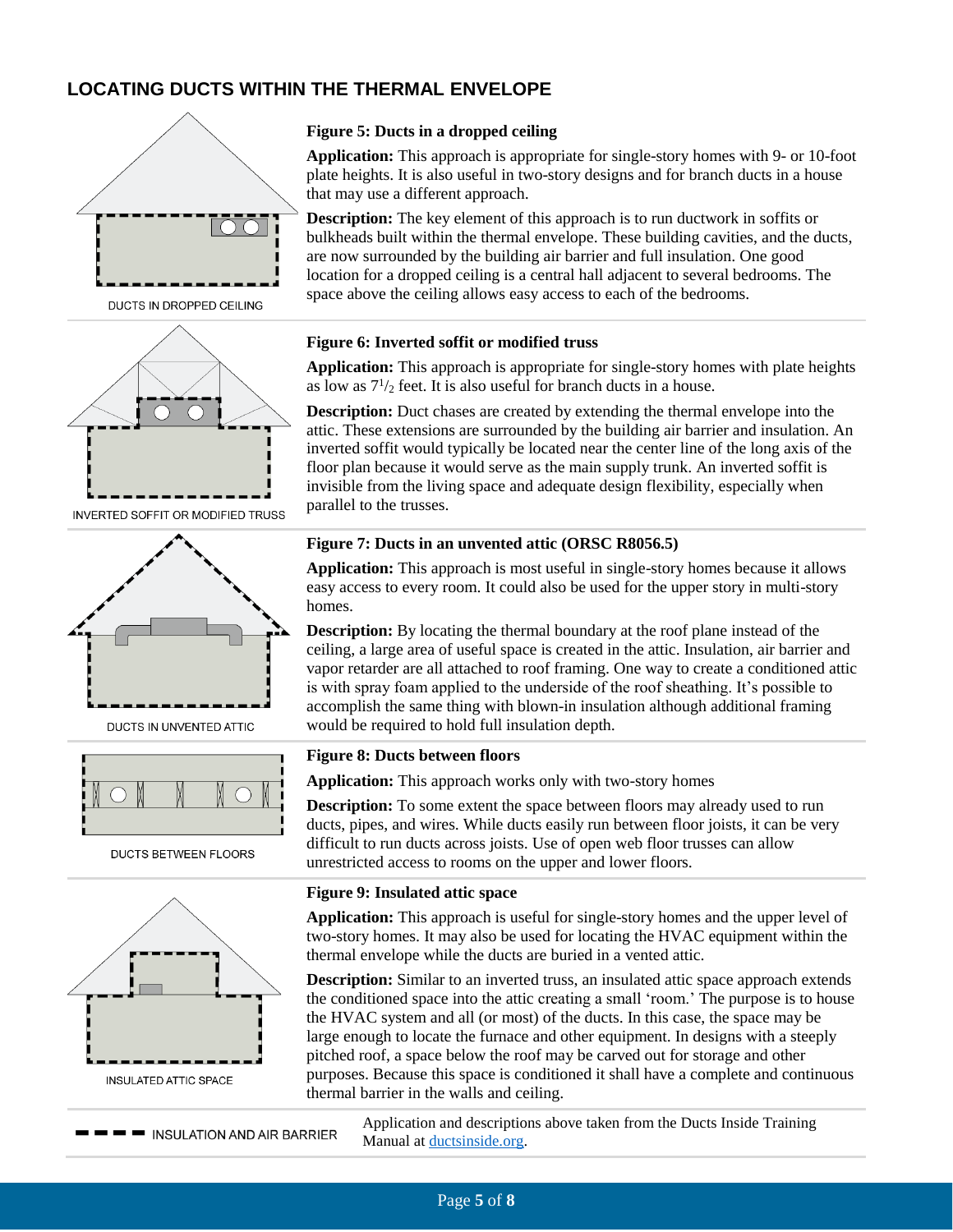# **DUCTS WITHIN ATTIC SPACES – DEEPLY BURIED EXCEPTION**

When installing ducts in a vented attic space, requirements must be met to qualify for the exception. Ducts shall comply with Section N1105.2.

#### **Figure 10:**

Insulation shall be installed to fill gaps and voids between the duct and the ceiling, and a minimum of R-19 insulation shall be installed above the R-8 duct adding additional separation between the ductwork and the unconditioned attic.





#### **Figure 12:**

Fiberglass batt material may be used to achieve the R-19 insulation level above the duct.

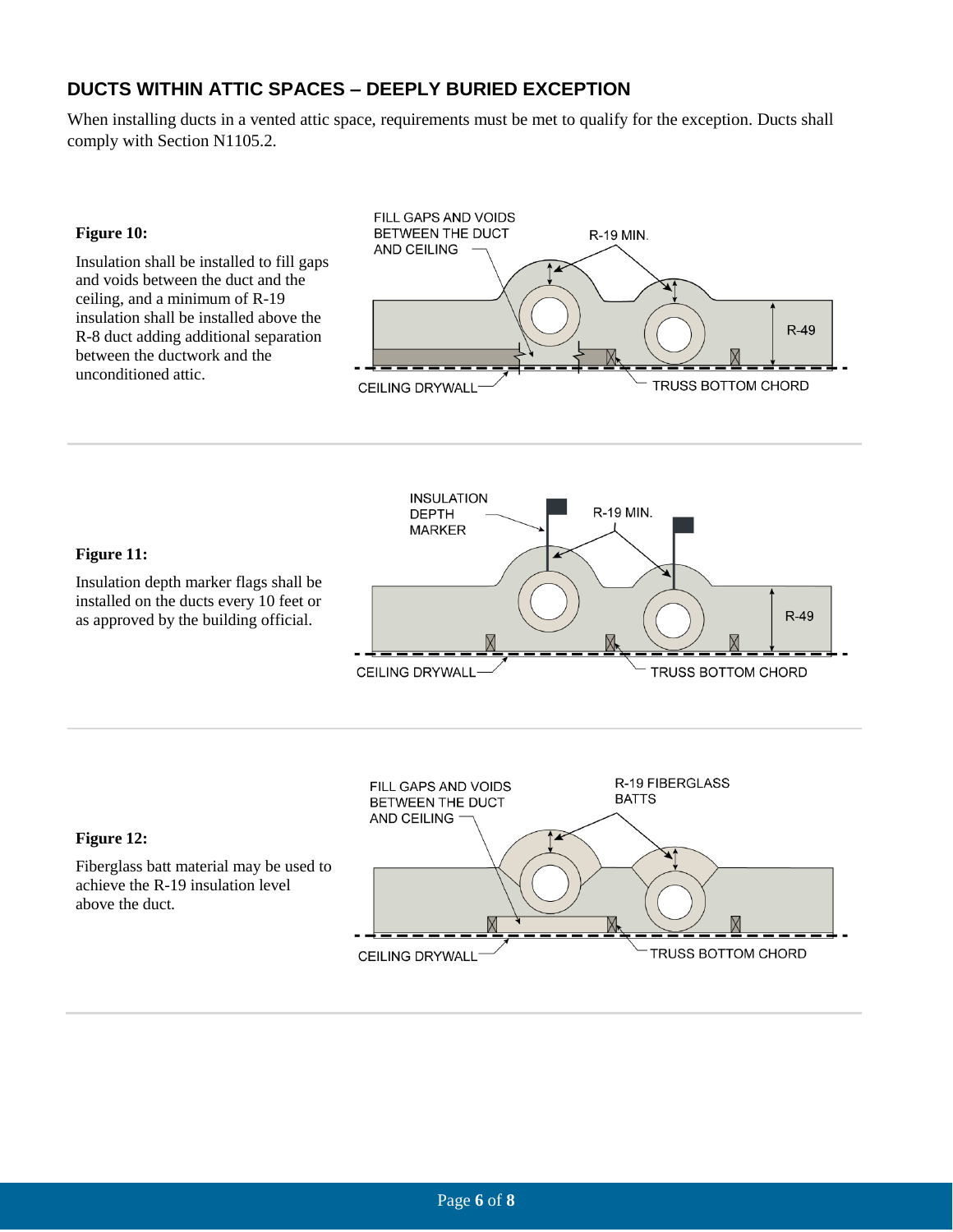# **DUCTS WITHIN UNDER-FLOOR SPACES**

When installing ducts in an under-floor space, there are a few options to prescriptively meet the ductwork requirements including the deeply buried exception. The following are examples of compliance for ducts related to under-floor spaces and options for compliance with the exceptions. Ducts shall comply with Section N1105.2.

**Figure 13:** The most straightforward of these options is to make the under-floor space part of the thermal envelope by adding either R-15 continuous insulation (c.i.) or R-21 blown/batt (in framed cavities) to the below grade walls. Continuous insulation may be located on the exterior or interior of the below grade wall in accordance with Section N1104.2.6. The space shall also comply with R408.3, *Unvented crawl spaces*.



**Figure 14:** When in a vented under-floor space, batt insulation may be used to achieve the R-19 insulation level around the entire surface area of the duct *not in contact* with the required R-30 floor insulation. Floor insulation shall be installed to fill any gaps and voids between the duct and the floor. Depth marker flags are not required as long as the additional batt insulation is clearly marked as R-19 and there is minimal compression of the batt by support straps or other material.